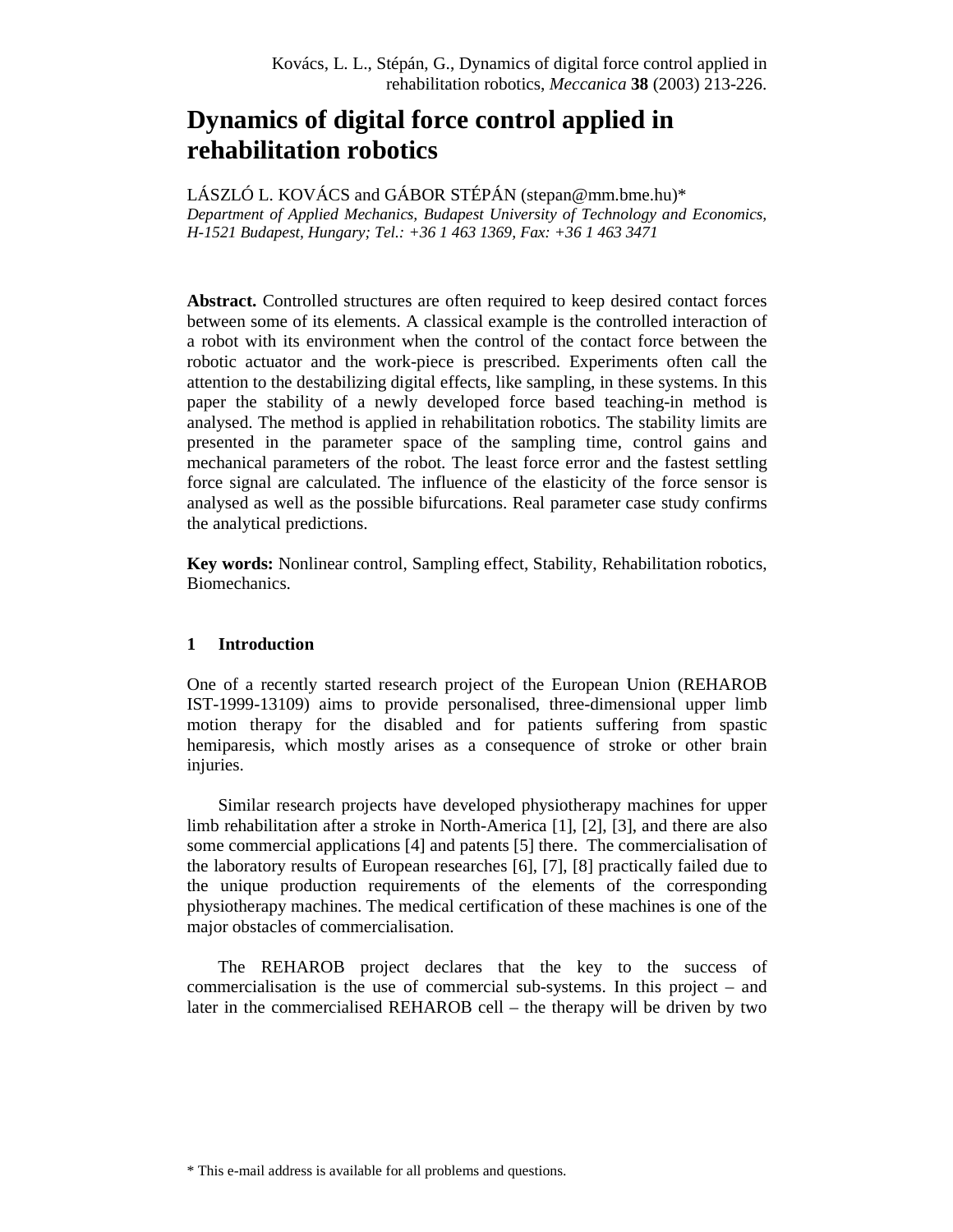co-operating industrial robots, using force/torque (F/T) measurement for programming by demonstration (teaching-in). For safety, certification, and economic reasons, standard industrial robots are used with standard six degree-offreedom (DOF) F/T transducers at each orthosis (a device that holds the upper and lower arms during therapy).

In order to provide adequate safety, the REHAROB cell will include 6 DOF F/T transducers mounted between the outer shell of the orthosis and its inner shell attached to the patient's arm (see F/T transducer#1 in Figure 1). The primary task of this F/T sensor is to record the reference force/torque values during teaching-in, which will serve as a threshold value to trig the emergency stop signal during physiotherapy.



Figure 1 Structure of the REHAROB engineered orthosis

Another 6 DOF F/T transducer has to be used to get the force signal for the digital force control, i.e. to achieve that the end effector of the robot always move in a way that the desired force and torque are zero at the F/T transducer#2 (see Figure 1). In other words, the position and orientation data of the robot is to be recorded during the exercises carried out by the physiotherapist, while the F/T transducers are continuously relaxed by the robots' movements corresponding to an appropriate force control-law.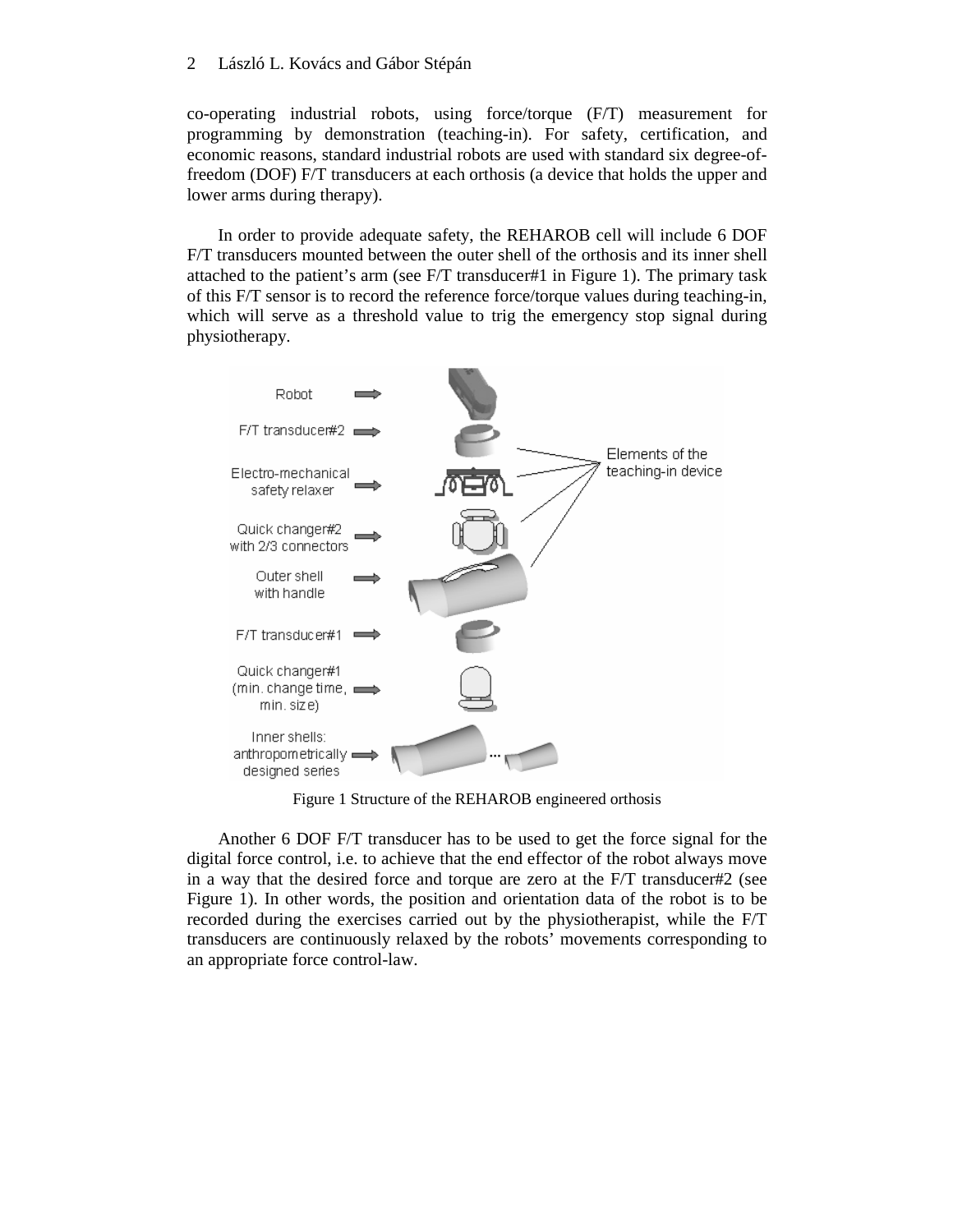Due to the application of commercial elements in the above system, the overall sampling time and the corresponding time delay is greater than the usual values in case of a single position controlled industrial robot. The low sampling rate in the outer force control loop of this hierarchic control strategy causes serious stability problems. The specialist literature often calls the attention to the destabilising digital effects in force control either qualitatively (see, for example, Raibert and Craig [9], Craig [10]), or in analytical form for 1 DOF mechanical models (see Whitney [11], [12]). In this paper, we give analytical results presented in the form of stability charts. These charts support the development of these robots at the design stage where both mechanical and control parameters can still be varied.

The subsequent sections of this paper describe the basic concept of a simplified, 2 DOF model of the teaching-in device (see marked elements of the engineered orthosis in Figure 1), and the stability analysis of a discrete mathematical model of the above described digital force control. Then a stability chart is presented in the plane of mechanical and control parameters and also the nature of the loss of stability is investigated. At the end, a real parameter case study confirms the analytical predictions.

#### **2 Mechanical models of force control**

A uni-directional model of the robotic structure is presented in this section. The first approach gives a continuous model for the force control, while the more sophisticated model involves the digital effects, too.

#### *2.1 Continuous model*

To construct an appropriate control strategy, and also for the better physical understanding of the technical phenomenon, we consider a simplified onedimensional model of the coupled human-machine system, which still has three mechanical degree-of-freedom. The following subsystems are connected in a serial way in the single dimension described in the model (see Figure 2).



Figure 2 The 3 DOF model of the human-machine coupled system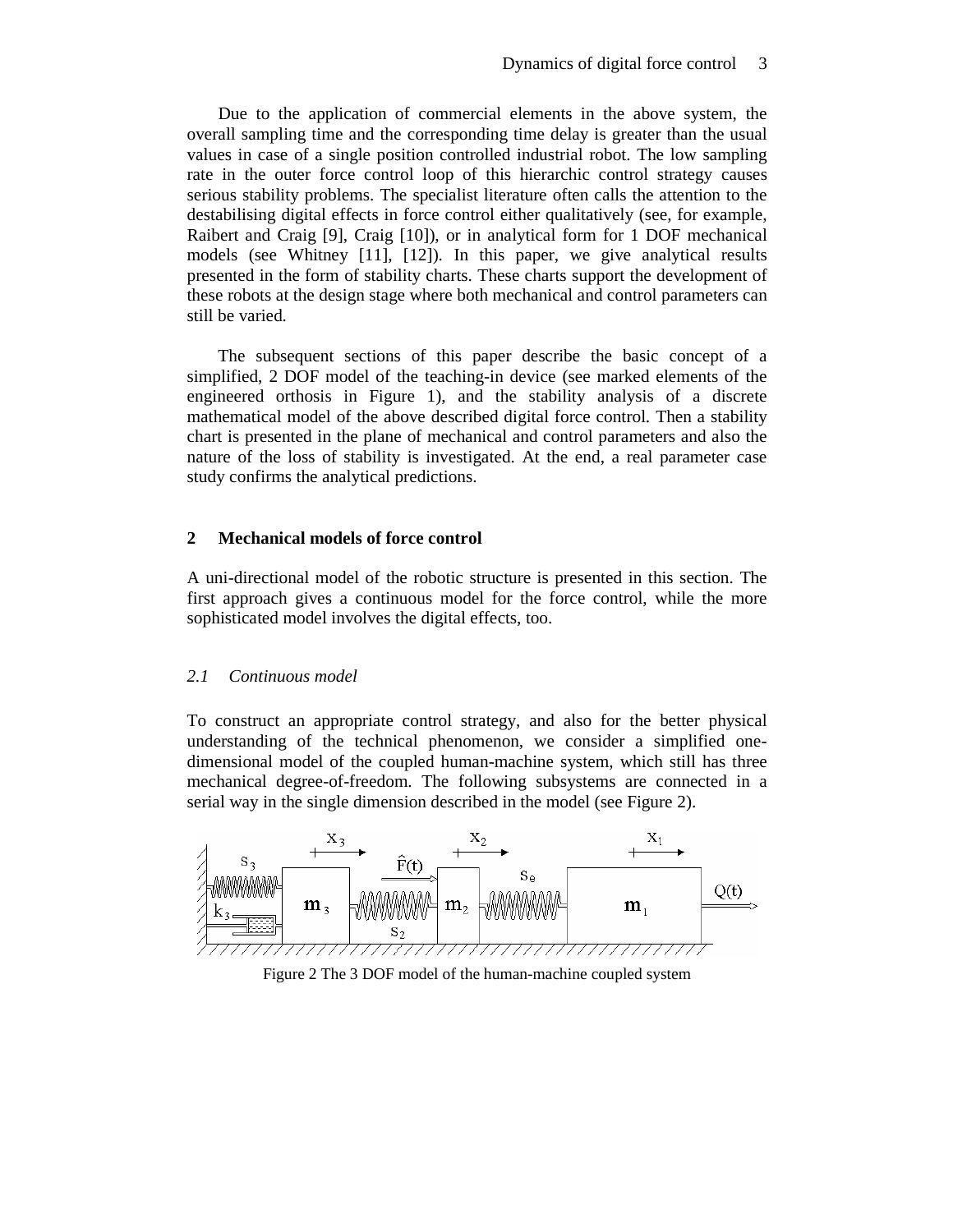The spring, the dashpot and the block with subscripts 3 model the elasticity, damping and the inertial effects of the upper arm; the second block between two springs refers to the inertia of the outer shell of the orthosis, that of the quick changer and the electromechanical safety relaxer between the two F/T transducers; the third block with subscript 1 represents the inertia of the robotic arm itself. The forces  $\hat{F}(t)$  and  $Q(t)$  denote the forces applied by the physiotherapist and the unknown control force commanded by the standard robot controller, respectively.

From the viewpoint of the force control, the effect of the human body and other elements between the arm and the outer shell of the orthosis are negligible, since the force applied by the therapist at the outer shell of the orthosis compensates the patient's resistance. Thus, it is enough to investigate a 2 DOF oscillatory system to construct a proper control-law that provides the desired zero force and torque at the tool-centre-point (TCP) of the robot end effector.



Figure 3 The mechanical model of the robot teaching-in problem

Figure 3 presents a simplified model of the teaching-in device described in the previous paragraph, where  $m_2$  denotes the total mass of the handle, the quick changer and a portion of the safety relaxer, while  $s_1$  and  $s_2$  denote the stiffness of the F/T transducer and the compliant safety relaxer, respectively. The excitation force *F* means the force that has to be exerted by the therapist to provide the desired motion of the teaching-in device during programming by demonstration in addition to the force  $\hat{F} - F$  applied for the patient's arm. In an ideal case, this additional force *F* is very small compared to the regular forces used during the therapy. The position of the TCP is denoted by  $x_1$ , while  $\dot{x}_1$  is its velocity. This velocity is determined through a kinematic constraint as proposed in Stépán and Haller [13].

The control law envisaged here considers that the stiffness of the applied industrial F/T transducer is higher with three orders of magnitude than the stiffness of the compliant safety relaxer. Thus, the displacement  $x$  of the common joint of the springs  $s_1$  and  $s_2$  can be estimated by  $x_1$ , and the resultant stiffness of the serially connected springs is approximately  $s_2$ . The control law and the equation of motion of the teaching-in device yield the continuous mechanical model, as follows: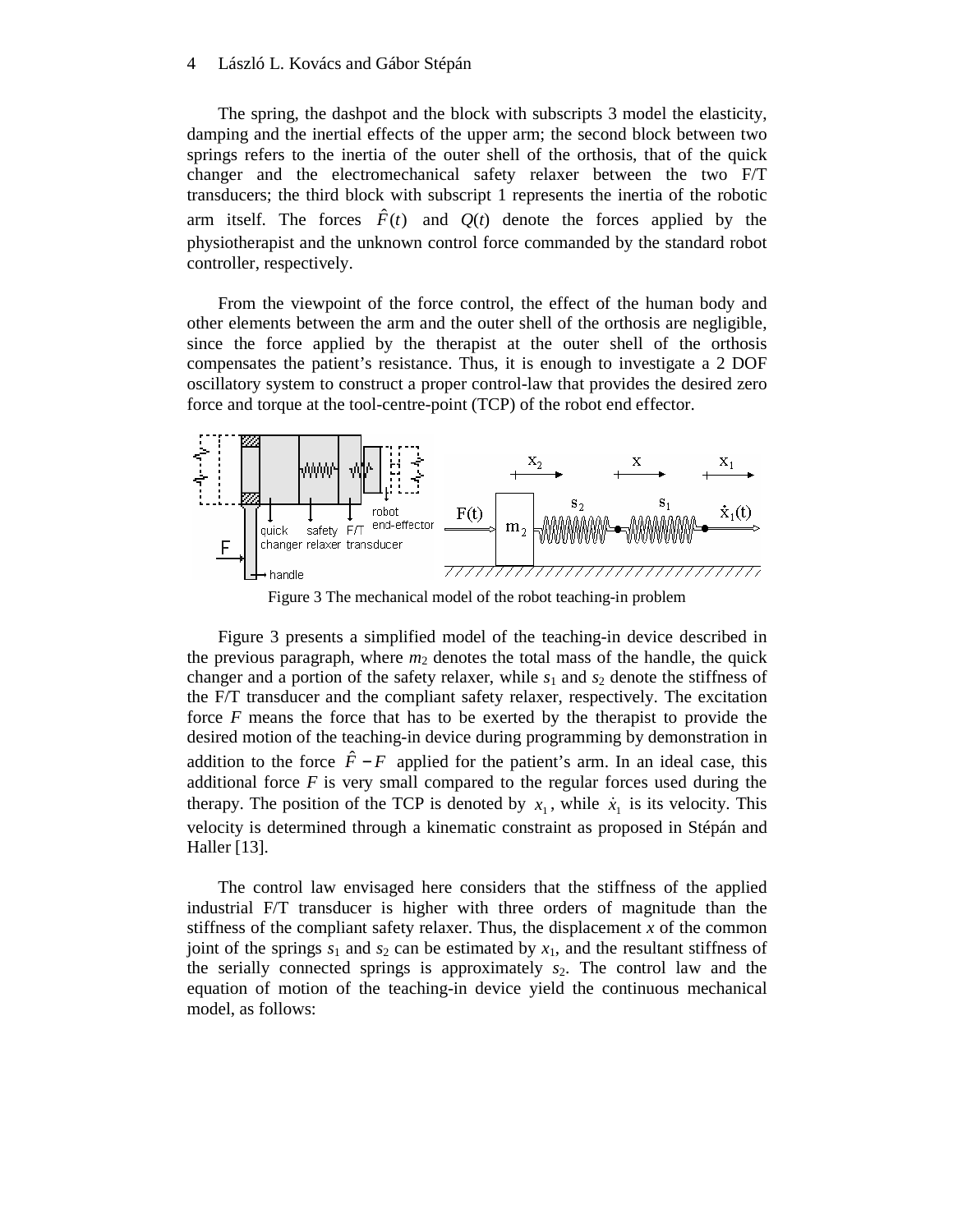$$
\dot{x}_1 = -k_p s_2 (x_1 - x_2) + \dot{x}_2 , \qquad (1)
$$

$$
m_2\ddot{x}_2 = s_2(x_1 - x_2) + F(t) \tag{2}
$$

Clearly, this provides asymptotic stability for the force error  $s_2(x_1 - x_2)$  for any positive proportional control gain  $k_p$  in analogue control systems. While this linear model provides global stability properties, the unmodelled non-linear effects – like saturation at the actuators or non-linear spring characteristics at the force sensors or round-off errors at the processors – may result in local stability properties in practical cases [14].

#### *2.2 Discrete model*

In the REHAROB project, a standard industrial robot controller with digital position/velocity control will be used. The digital version of the control presented as the kinematic constraint (1) is modelled with periodic sampling and a zeroorder-holder (ZOH) as shown in Figure 4. The digital processor samples the force signal at the time instants  $t_j = j\tau$ ,  $j = 0, 1, 2, \dots$ , where  $\tau$  stands for the sampling time and the ZOH transforms the impulse sequence of the desired velocities into a piecewise constant excitation.



Figure 4 The sampled kinematic constraint

Thus, the commanded velocity – determined through the discretised kinematic constraint – is calculated from the force signal sampled at the beginning of the previous sampling interval: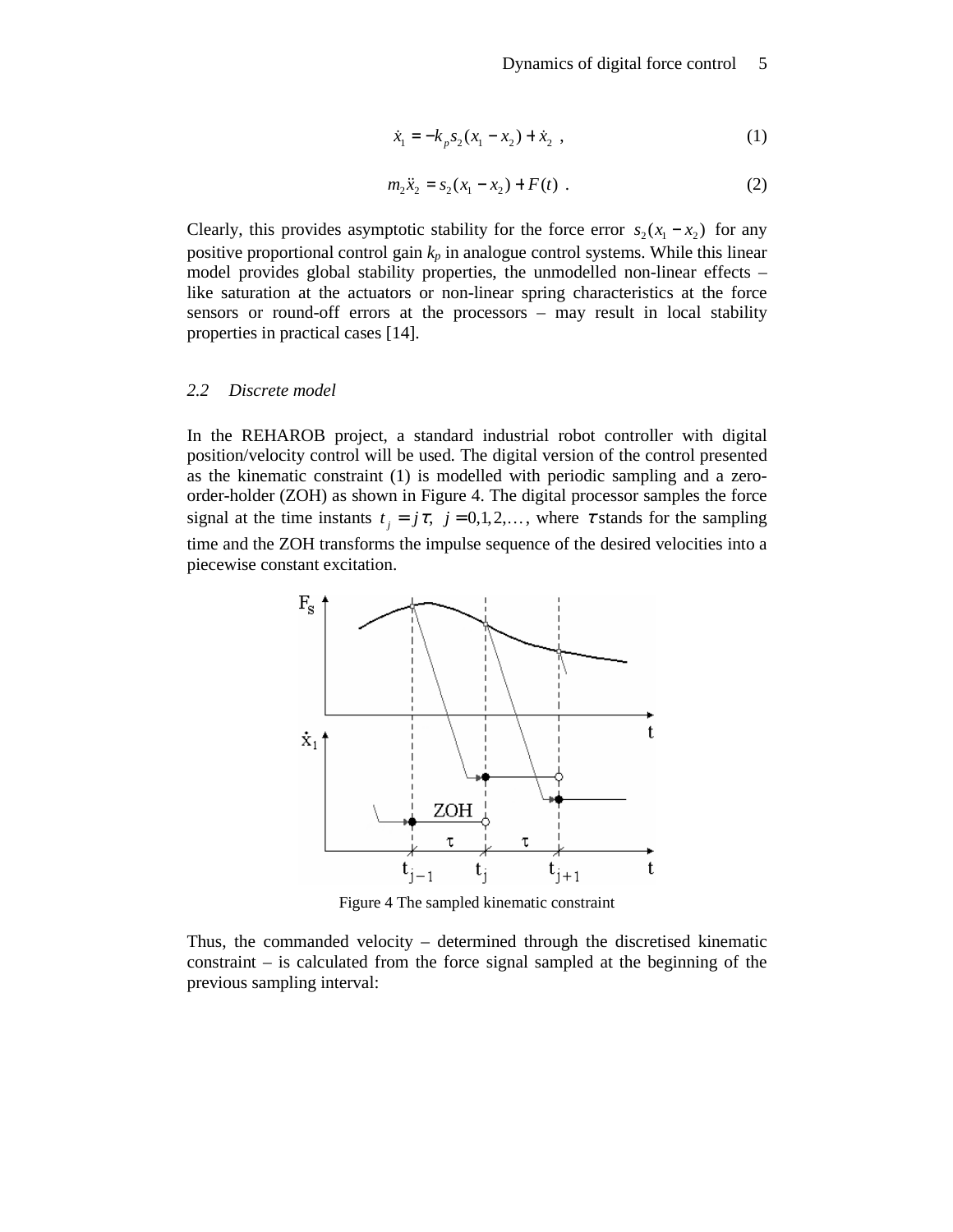$$
\dot{x}_1(t) = -k_p s_2 \big( x_1(t_j - \tau) - x_2(t_j - \tau) \big) + \dot{x}_2(t_j - \tau) , \qquad t \in [t_j, t_j + \tau) . \tag{3}
$$

The equation of motion of the teaching-in device has the form:

$$
m_2\ddot{x}_2(t) = s_2(x_1(t) - x_2(t)) + F(t) \tag{4}
$$

Introducing a new convenient state vector  $y = col(x_1 - x_2, x_2)$ , equations (3) and (4) can be arranged in matrix form:

$$
\dot{\mathbf{y}}(t) + \begin{pmatrix} 0 & 1 \\ -\omega_n^2 & 0 \end{pmatrix} \mathbf{y}(t) = \begin{pmatrix} -k_p s_2 & 1 \\ 0 & 0 \end{pmatrix} \mathbf{y}(t_j - \tau) + \begin{pmatrix} 0 \\ F(t) \end{pmatrix}, \qquad t \in [t_j, t_j + \tau) , (5)
$$

where  $\omega_n = \sqrt{s_2/m_2}$  is the natural angular frequency of the uncontrolled system.

#### **3 Force error of the robot**

To estimate the force error ("resistance") of the robot, a constant force  $F(t) \equiv F_0$ is applied which leads to a constant acceleration *a* after the transient motion. In this case, the mean time delay  $\tau_m$  with respect to the velocity  $\dot{x}_2$  is 1.5 $\tau$  (see Figure 5).



Figure 5 The mean time delay

The force error, which inevitably loads the therapist, will be the constant  $\Delta F = s_2(x_1 - x_2)$  after a transient. For the stationary case, equations (3) and (4) yield:

$$
at = -k_p \Delta F + a(t - 3\tau/2) \quad \text{and} \quad m_2 a = F_0 + \Delta F \tag{6}
$$

from which, the force error ratio is: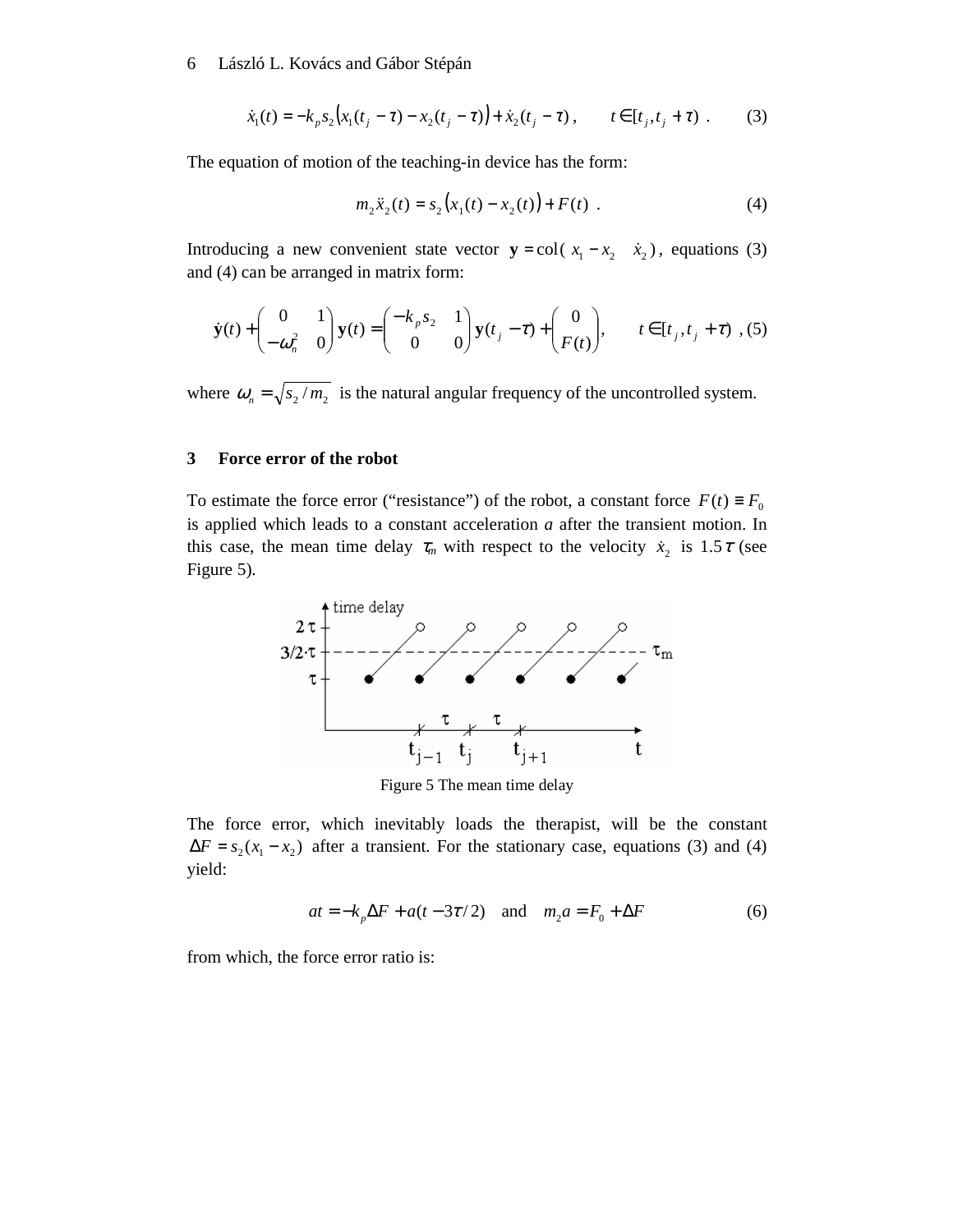$$
\left| \frac{\Delta F}{F_0} \right| = \frac{3\tau}{2k_p m_2 + 3\tau} \tag{7}
$$

The greater the proportional gain is, the smaller the force error becomes. When the proportional gain is zero, i.e. the control is switched off, the robot does not move at all. This means that the robot arm stays in equilibrium and so the force error is just equal and opposite to the force applied by the physiotherapist. Negative gain values have no practical meaning since the robot will move opposite to the direction the therapist would like to achieve.

#### **4 Stability analysis**

It is well known that force controlled robots tend to lose robustness or even stability depending on the environment they are in contact with. Experiments often call the attention to the destabilizing digital effects, like sampling, in these systems. A discrete mathematical model is constructed and analysed in order to obtain a clear picture about the stability properties of the above mechanical model.

## *4.1 Discrete mapping*

For the stability analysis, we consider constant, or without loss of generality, zero external force:  $F(t) \equiv F_0 = 0$ . Referring to Stépán [15], the stability investigation of the trivial solution of the piecewise continuous system (5) is carried out via the analytical construction of a discrete mapping. The non-homogeneous ordinary differential equation (5) has a piecewise constant right-hand side; the general solution for each sampling interval can be constructed from the sum of the general solution of the homogeneous part and a particular (actually, constant) solution of the non-homogeneous part:

$$
\mathbf{y}(t) = \begin{pmatrix} \cos \omega_n t & \sin \omega_n t \\ \omega_n \sin \omega_n t & -\omega_n \cos \omega_n t \end{pmatrix} \begin{pmatrix} A \\ B \end{pmatrix} + \begin{pmatrix} 0 \\ v_j \end{pmatrix}, \qquad t \in [t_j, t_{j+1}) \tag{8}
$$

where

$$
v_j = -k_p s_2 y_1 (t_j - \tau) + y_2 (t_j - \tau)
$$
\n(9)

is the constant velocity of the TCP during the *j*th sampling interval, and the parameters *A* and *B* depend on the initial conditions for the same sampling interval. Thus, the substitution of the initial conditions  $y(t_j)$  in Eq. (8) determine the linear system of algebraic equations: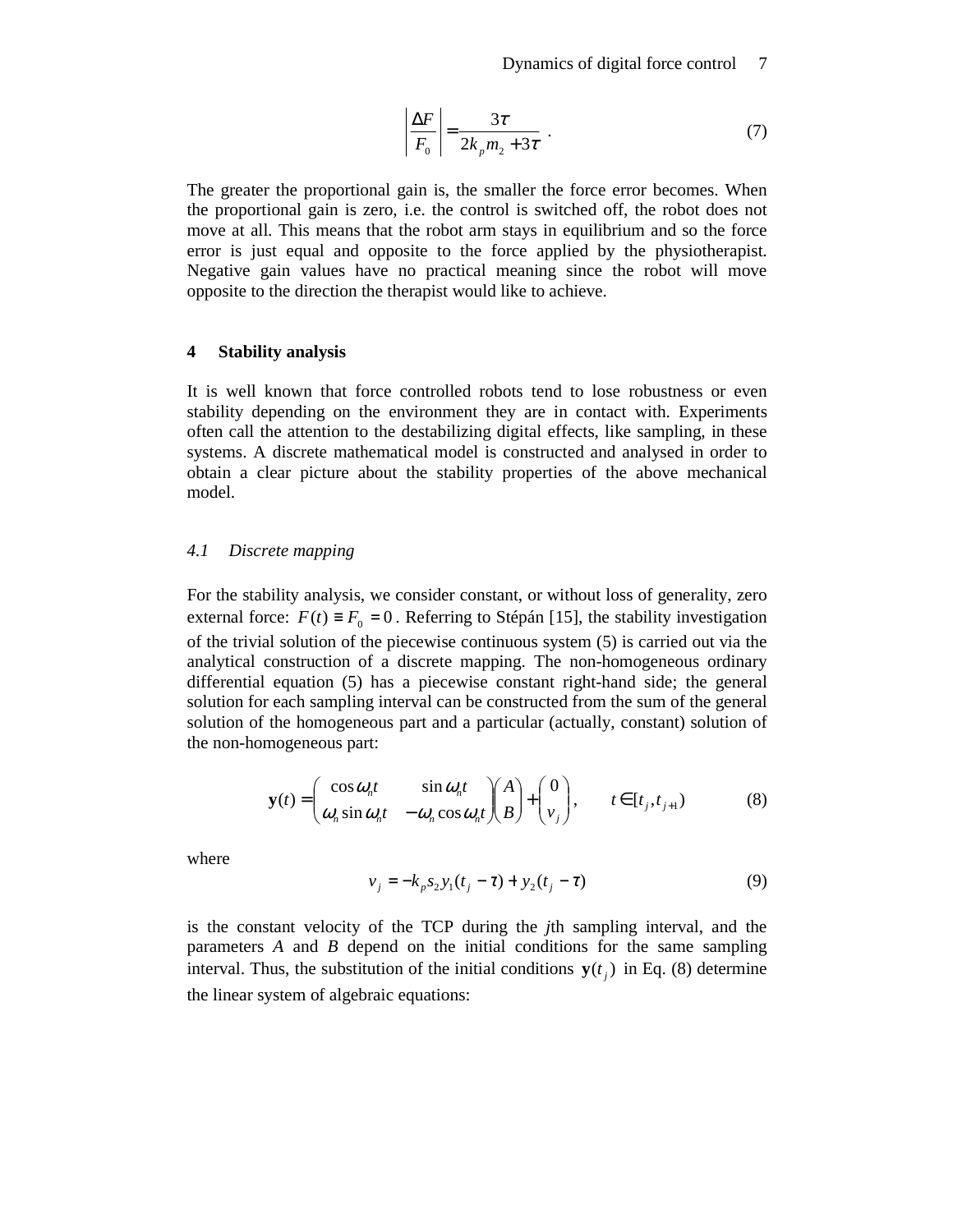$$
\begin{pmatrix}\n\cos \omega_n t_j & \sin \omega_n t_j \\
\omega_n \sin \omega_n t_j & -\omega_n \cos \omega_n t_j\n\end{pmatrix}\n\begin{pmatrix}\nA \\
B\n\end{pmatrix} =\n\begin{pmatrix}\ny_1(t_j) \\
y_2(t_j) - v_j\n\end{pmatrix}.
$$
\n(10)

The solution

$$
A = \cos(\omega_n t_j) y_1(t_j) + \frac{\sin(\omega_n t_j)}{\omega_n} \Big( y_2(t_j) - v_j \Big) , \qquad (11)
$$

$$
B = \sin(\omega_n t_j) y_1(t_j) - \frac{\cos(\omega_n t_j)}{\omega_n} \Big( y_2(t_j) - v_j \Big)
$$
 (12)

give the unknown coefficients *A* and *B* in Eq. (8). Clearly, the elements of the state variable **y** can be calculated at the end of the *j*th sampling interval by substituting  $t = t_j + \tau$  into Eq. (8). After some trigonometric transformation, the substitution of (11) and (12) results

$$
y_1(t_j + \tau) = \cos(\omega_n \tau) y_1(t_j) - \frac{1}{\omega_n} \sin(\omega_n \tau) y_2(t_j) + \frac{1}{\omega_n} \sin(\omega_n \tau) v_j \tag{13}
$$

$$
y_2(t_j + \tau) = \omega_n \sin(\omega_n \tau) y_1(t_j) + \cos(\omega_n \tau) y_2(t_j) + (1 - \cos(\omega_n \tau)) y_j.
$$
 (14)

This can also be arranged in matrix form if the 3 dimensional discrete state vector

$$
\mathbf{z}_{j} = \begin{pmatrix} y_{1}(t_{j}) \\ y_{2}(t_{j}) \\ v_{j} \end{pmatrix}, \quad j = 1, 2, \dots
$$
 (15)

is introduced. The coefficient matrix **A** of the three dimensional linear mapping

$$
\mathbf{z}_{j+1} = \mathbf{A}\mathbf{z}_j \tag{16}
$$

can be constructed from the coefficients of the corresponding terms of formulae (13), (14) and (9) as follows: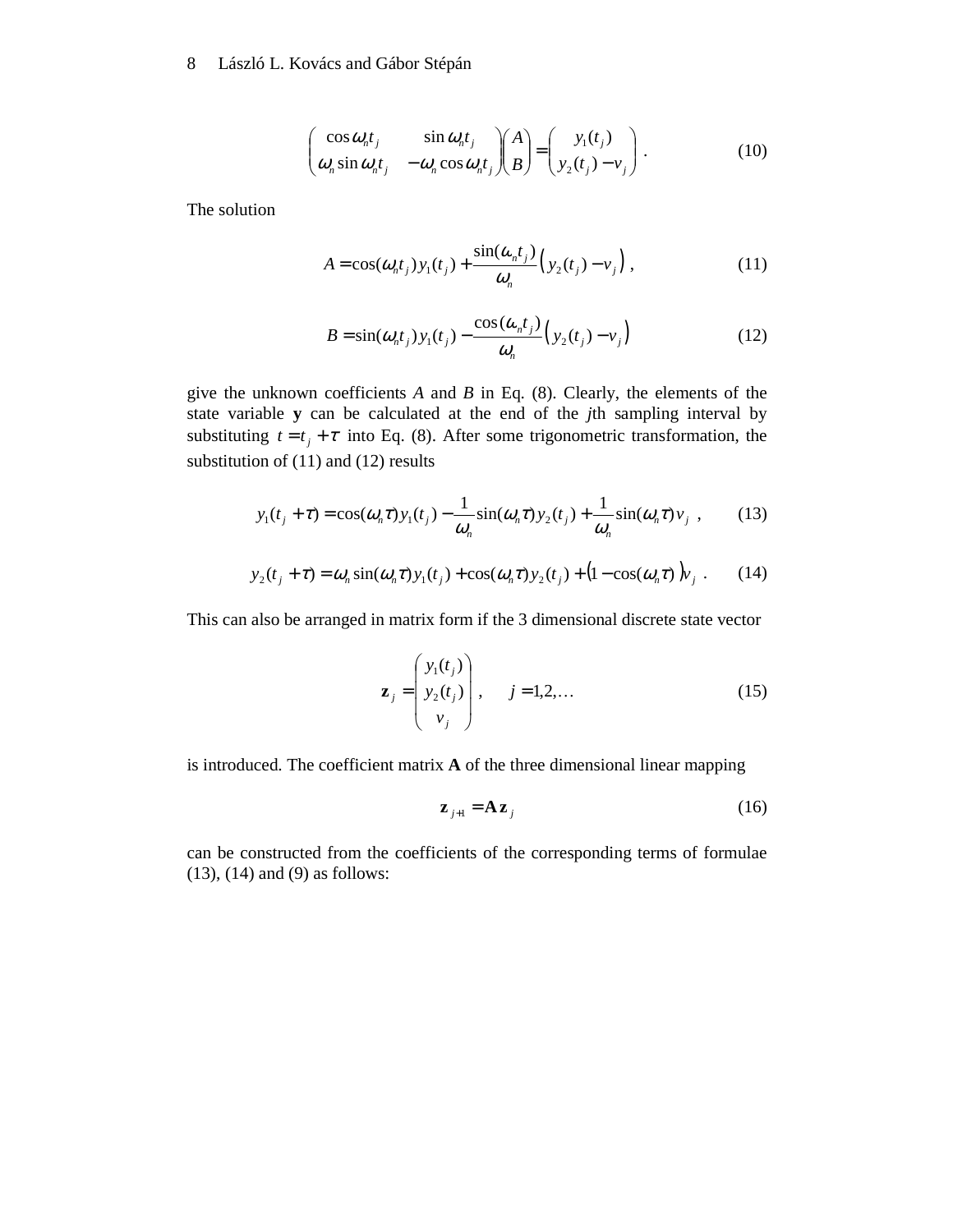$$
\mathbf{A} = \begin{pmatrix} \cos(\omega_n \tau) & -\frac{1}{\omega_n} \sin(\omega_n \tau) & \frac{1}{\omega_n} \sin(\omega_n \tau) \\ \omega_n \sin(\omega_n \tau) & \cos(\omega_n \tau) & 1 - \cos(\omega_n \tau) \\ -k_p s_2 & 1 & 0 \end{pmatrix}.
$$
 (17)

#### *4.2 Convergence*

The map (17) describes the connection between the state variables at consecutive sampling instants. The trivial solution of this linear mapping corresponds to the constant (or zero) force error in our model (3) and (4), or (5). Referring to Kuo [16], the trivial solution is stable, if and only if all the eigenvalues  $\mu_{1,2,3}$  of the principal matrix **A** in Eq. (17) are located in the unit disc of the complex plane.

Substitution of the usual exponential trial solution

$$
\mathbf{z}(t) = \mathbf{K}e^{\lambda t}, \ \mathbf{K} \in \mathbf{R}^3 \tag{18}
$$

into the three dimensional linear mapping (16) yields the characteristic equation:

$$
(\mathbf{I} - \mathbf{A}e^{-\lambda \tau}) \mathbf{K} = 0, \ \mathbf{K} \neq 0 \implies \det(\mathbf{I} - \mathbf{A}e^{-\lambda \tau}) = 0 \tag{19}
$$

where the characteristic roots  $\lambda_k$ ,  $k = 1, 2, \dots$  have to be located in the left half of the complex plane to provide stability as it follows from Eq. (18). Then, introducing a new complex variable, the so-called characteristic multiplier  $\mu$  by

$$
\mu = e^{\lambda \tau} \Rightarrow \{ \text{Re } \lambda_j \le 0, j = 1, 2, \dots \Leftrightarrow |\mu_{1,2,3}| \le 1 \}
$$
 (20)

the stability condition  $|\mu_{1,2,3}| \leq 1$  yields. This is just the condition quoted above from Kuo [16]. Thus, the stability of the trivial solution of the map (16) can be investigated by means the characteristic equation of the principal matrix **A**:

$$
\det(\mu \mathbf{I} - \mathbf{A}) = 0 \tag{21}
$$

This can be factorised. The free translation of the system is described by the characteristic root  $\lambda = 0$ , i.e.,  $\mu = 1$  is the corresponding characteristic multiplier that always satisfies the above equation  $-$  as it does, indeed. Introduce the new dimensionless gain and frequency parameters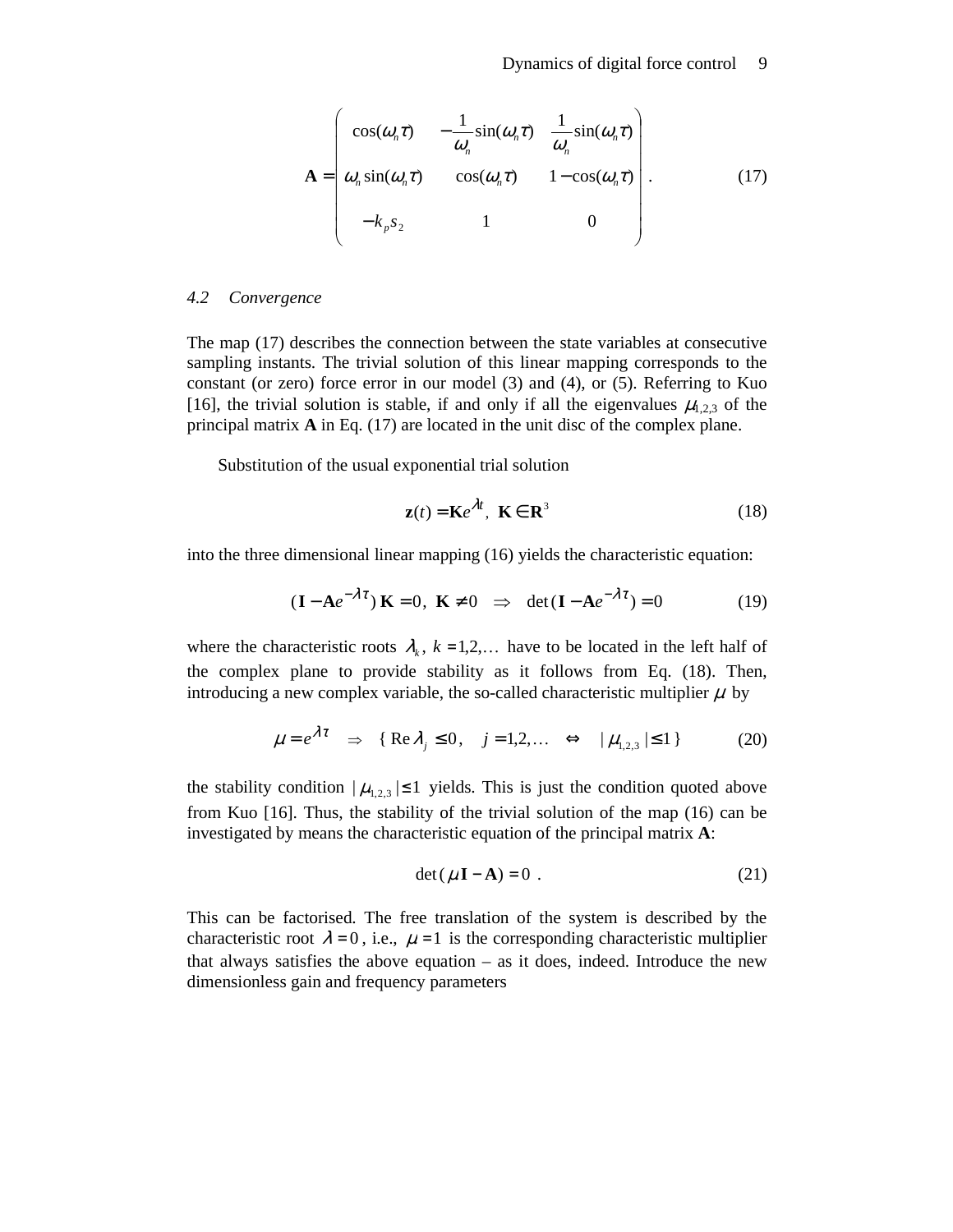$$
p = k_p s_2 / \omega_n \quad \text{and} \quad \gamma = \omega_n \tau , \qquad (22)
$$

where  $\gamma$  can also be thought of as a dimensionless delay in the system. With these, the characteristic equation of the coefficient matrix **A** assumes the simple form of

$$
(\mu - 1) \sum_{k=0}^{2} b_k \mu^k = (\mu - 1) (\mu^2 + (1 - 2\cos\gamma)\mu + 1 - \cos\gamma + p\sin\gamma) = 0
$$
 (23)



Figure 6 Transformations for stability analysis

The second-degree factor of the polynomial in (23) is investigated by the so-called Moebius transformation

$$
\mu = \frac{\eta + 1}{\eta - 1} \quad \text{or} \quad \eta = \frac{\mu + 1}{\mu - 1} \tag{24}
$$

This transforms the unit disc into the left half of the complex plane as shown in Figure 6. Then the stability condition can be checked by the well-known Routh-Hurwitz criterion applied to the transformed polynomial equation

$$
a_2 \eta^2 + a_1 \eta + a_0 = 0 \tag{25}
$$

The coefficients  $a_k$  can easily be calculated directly from the coefficients  $b_k$  of the Eq. (23) as: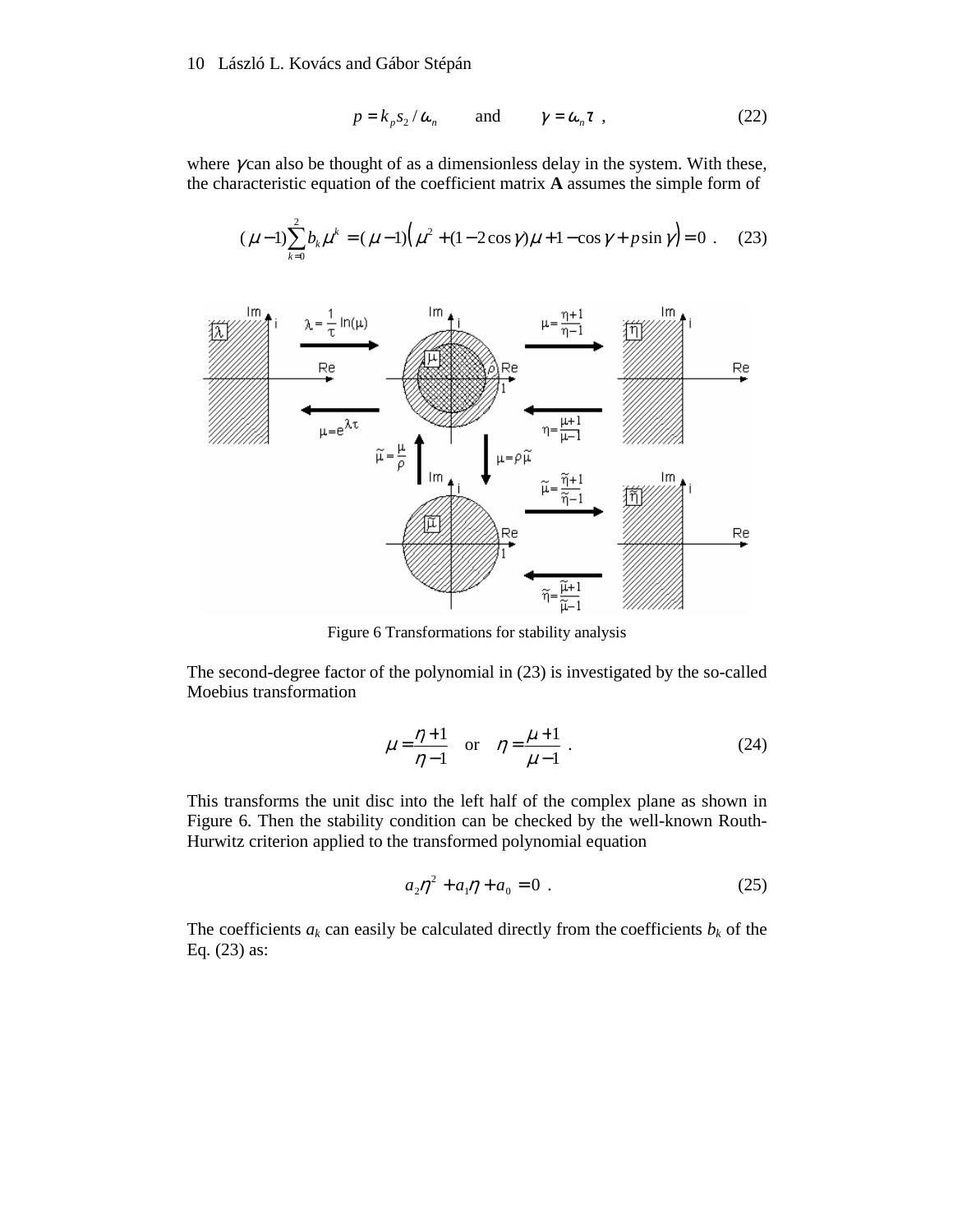$$
\begin{pmatrix} a_2 \\ a_1 \\ a_0 \end{pmatrix} = \begin{pmatrix} 1 & 1 & 1 \\ 2 & 0 & -2 \\ 1 & -1 & 1 \end{pmatrix} \begin{pmatrix} b_2 \\ b_1 \\ b_0 \end{pmatrix} = \begin{pmatrix} 3 - 3\cos\gamma + p\sin\gamma \\ 2(\cos\gamma - p\sin\gamma) \\ 1 + \cos\gamma + p\sin\gamma \end{pmatrix},
$$
(26)

where the transformation matrix is derived from the definition (24) of the Moebius transformation. The above described analytical stability investigation is also referred to as Jury's criterion (see Kuo [16]). Thus, the necessary and sufficient condition of stability is that all the coefficients (26) in Eq. (25) are positive (see Farkas [17]).

#### *4.3 Stability chart*

The positiveness of the coefficients  $a_k$ ,  $k = 0, 1, 2$  in (26) depends on the two parameters  $p$  and  $\gamma$  only. This provides the possibility to construct a twodimensional stability chart that shows all the different kinds of possible vibrations in a single parameter plane of the dimensionless variables.

Considering formulae (26) of the coefficients, the following stability conditions are obtained:

$$
a_2 > 0 \Leftrightarrow p > \frac{-3 + 3\cos\gamma}{\sin\gamma},
$$
  
\n
$$
a_1 > 0 \Leftrightarrow p < \frac{1}{\tan\gamma},
$$
  
\n
$$
a_0 > 0 \Leftrightarrow p > -\frac{1 + \cos\gamma}{\sin\gamma}.
$$
\n(27)

Figure 7 shows the corresponding stable domain in the parameter plane, and presents also the bifurcations, which may occur along the boundaries.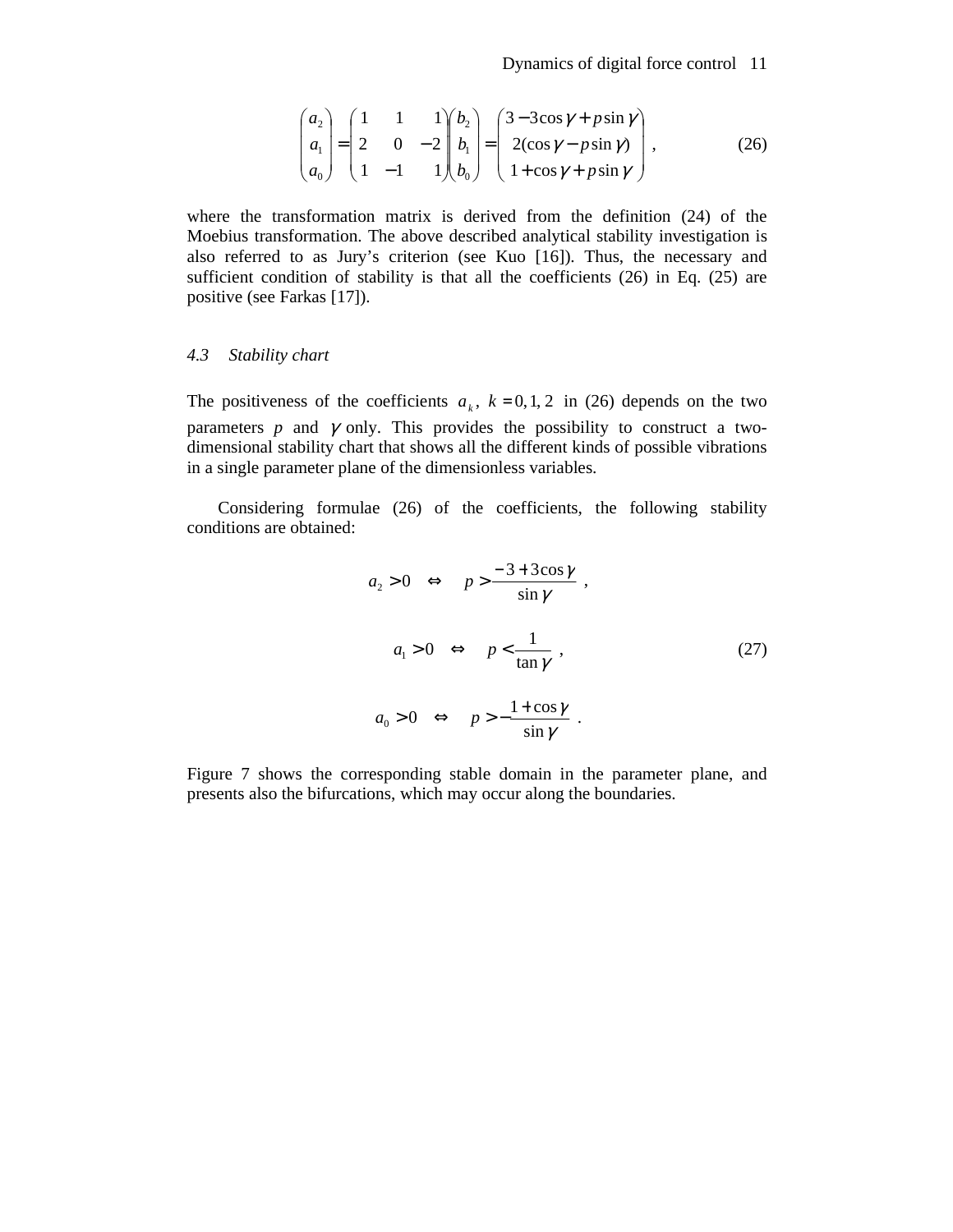

Figure 7 Stability chart: the stability boundaries  $a_i=0$  and the shaded stable domain

# **5 Dynamic properties**

In the above stability chart, the frequency of the vibrations occurring along the secondary Hopf bifurcation can be estimated, and also the strongest exponential decay, the fastest settling signal, can be calculated.

# *5.1 Bifurcations*

The stability chart shown in Figure 7 has different types of stability boundaries where different kinds of bifurcations occur. Although, all the three possible bifurcations of discrete systems can be found along the stability limits, the typical one is the Neimark-Sacker bifurcation in practical cases. This bifurcation is topologically equivalent to the Hopf bifurcation of autonomous systems. Thus, it occurs when the roots of Eq. (23) have the complex conjugate form  $\mu_{2,3} = \cos \alpha \pm i \sin \alpha$ ,  $\alpha \in (0, \pi)$  along the corresponding stability limit. As it follows from the characteristic multipliers

$$
\mu_1 = 1
$$
 and  $\mu_{2,3} = -\frac{1 - 2\cos\gamma}{2} \pm \frac{1}{2} \sqrt{4\cos\gamma^2 - 4p\sin\gamma - 3}$  (28)

calculated from Eq. (23), the Neimark-Sacker bifurcation occurs along the stability limit  $a_1=0$  if the condition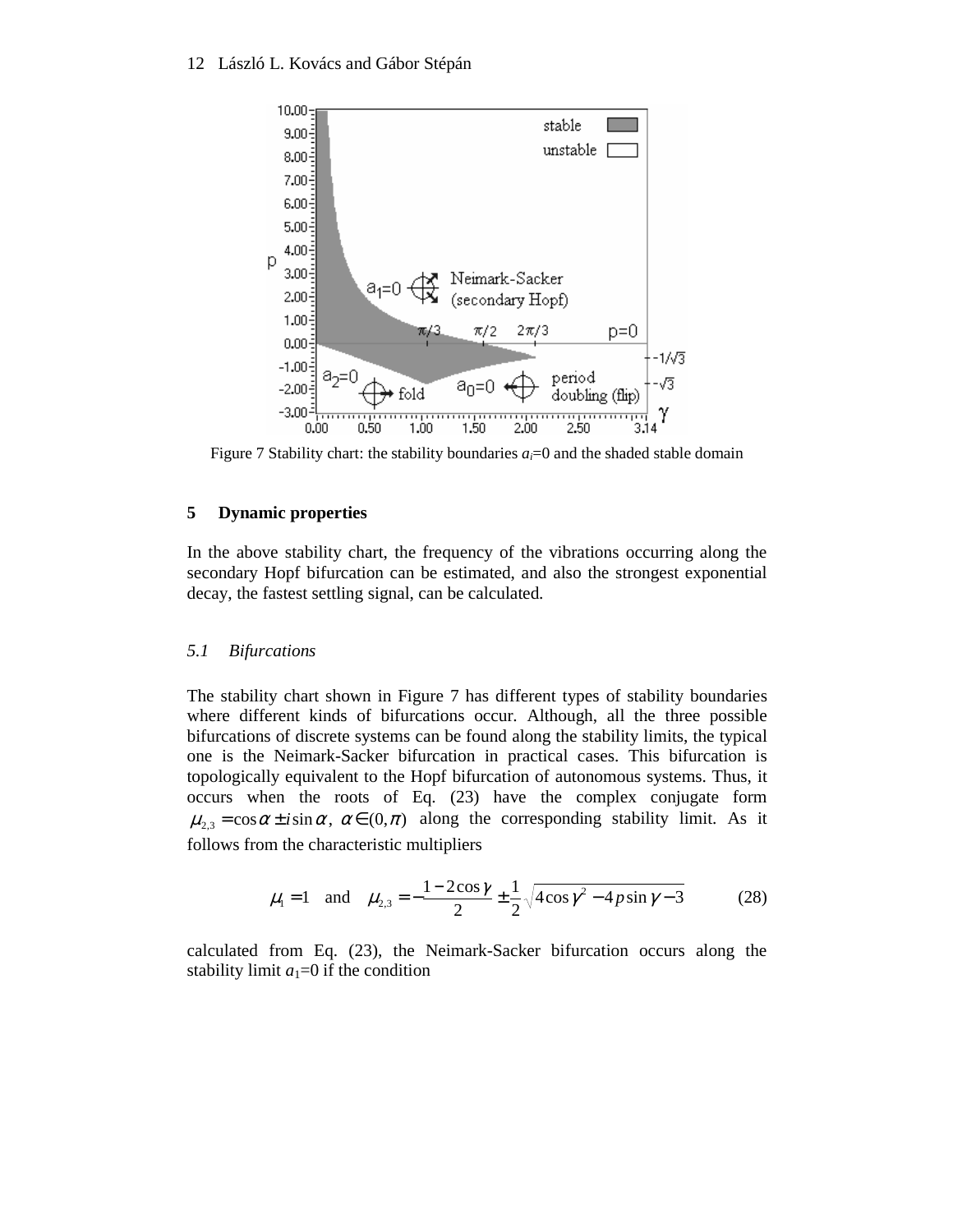$$
p > \frac{4\cos\gamma^2 - 3}{4\sin\gamma} \tag{29}
$$

is also satisfied (see Figure 8).

The other two kinds of bifurcation are the period doubling (flip) and the fold (saddle-node) bifurcations along the stability limits  $a_0=0$  and  $a_2=0$ , respectively. In these cases the proportional gain is smaller than zero, and the system moves opposite to the desired direction. These kinds of motions have theoretical importance only. When the period doubling bifurcation occurs, the arising oscillation has the period  $2\tau$ , i.e., double of the sampling time. In case of the fold bifurcation, the arising vibration has the frequency of the sampling.

#### *5.2 Vibration frequencies*

In case of the Neimark-Sacker bifurcation, the lowest frequency of the oscillation arising at the loss of stability can be calculated in closed form. The substitution of the corresponding transformed complex variables  $\eta = \pm i\beta$  into Eq. (25) results the linear system of equations

$$
a_1 \beta = 2(\cos \gamma - p \sin \gamma) \beta = 0 \tag{30}
$$

$$
-a_2\beta^2 + a_0 = -(3 - 3\cos\gamma + p\sin\gamma)\beta^2 + 1 + \cos\gamma + p\sin\gamma = 0
$$
 (31)

The elimination of *p* results

$$
\beta = \sqrt{\frac{1 + 2\cos\gamma}{3 - 2\cos\gamma}} \tag{32}
$$

Thus, dimensionless vibration frequency  $\omega$  is obtained via the transformation of this result back to the critical characteristic roots:

$$
\lambda_{1,2} = \pm i \omega = \mp \ln \frac{i\beta + 1}{i\beta - 1} = \pm i (\pi - 2 \operatorname{atn} \beta) . \tag{33}
$$

These frequencies are shown in Figure 8, and the corresponding frequency in Hz can be calculated as  $f = \omega/(2\pi\tau)$ . This means that the frequency of the selfexcited vibration is between one sixth and one half of the sampling frequency  $1/\tau$ .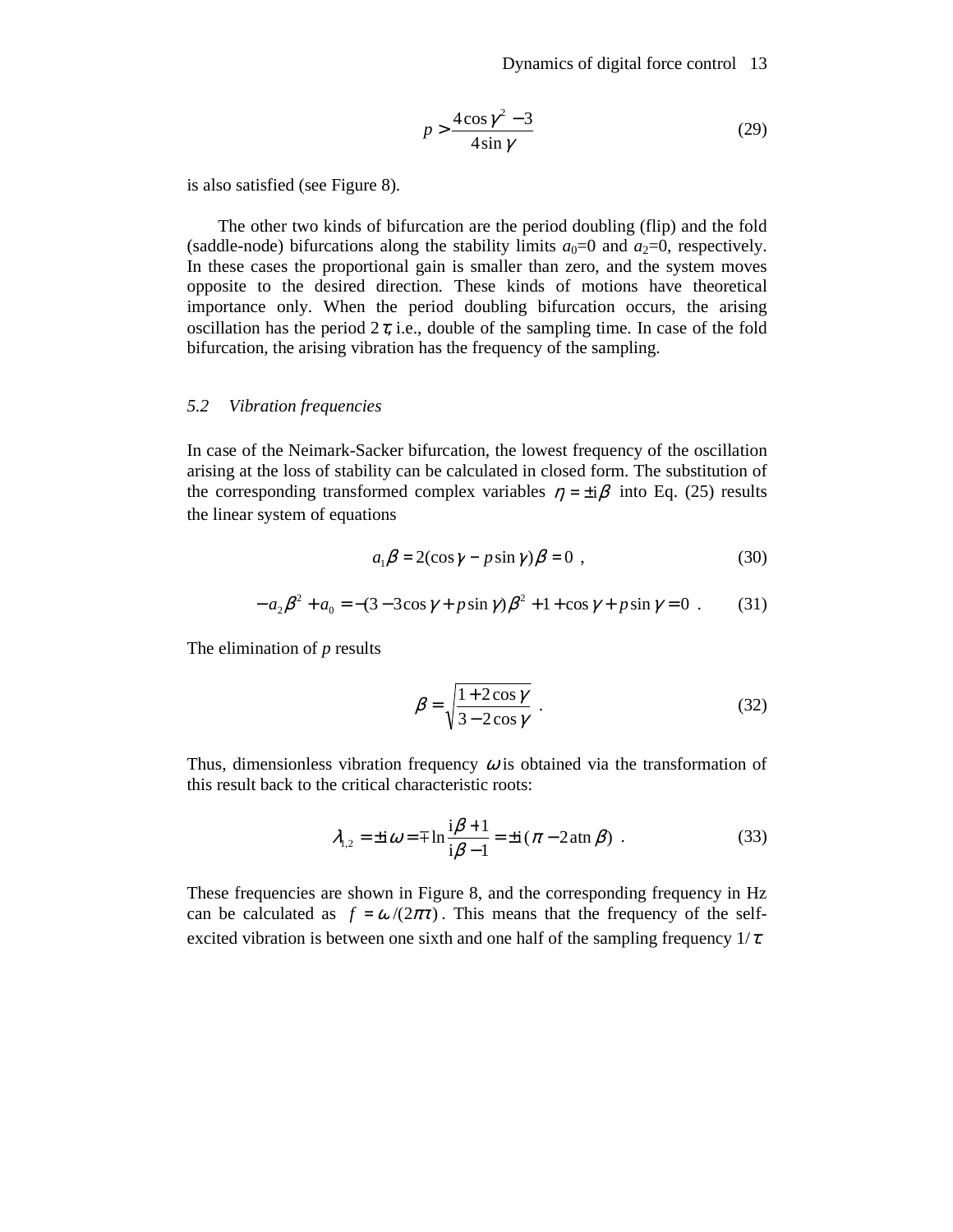

Figure 8 Complex characteristic multipliers and the corresponding vibration frequencies

#### *5.3 Exponential decay*

There are several viewpoints the engineer should consider during the design of a force-controlled structure. In the case of the rehabilitation robot, the minimum force error, that is, the less resistance against the therapist's action, requires as high gains within the stability limit, as possible. This force error can be zero theoretically, as the gain *p* can be increased without any upper limit in case of arbitrarily small  $\gamma$ , that is, for arbitrarily small sampling time  $\tau$  or for ideally soft safety relaxer with  $\omega_n \to 0$  (see Figure 7 and Eq. (7)). The other important point of view in the design work could be to have short transient vibrations.

According to Figure 6, it is obvious that the fastest settling force signal can be calculated by searching the minimum of the spectral radius  $\rho$  of the characteristic multipliers  $\mu_{2,3}$ . Thus,

$$
\mu = \rho \tilde{\mu}, \quad \tilde{\mu} = \frac{\tilde{\eta} + 1}{\tilde{\eta} - 1} \implies \{ |\mu| < \rho \iff |\tilde{\mu}| < 1 \iff \text{Re}\tilde{\eta} < 0 \} \tag{34}
$$

and the same algorithm described in section *4.2* results the polynomial in Eq. (25) with the following coefficients: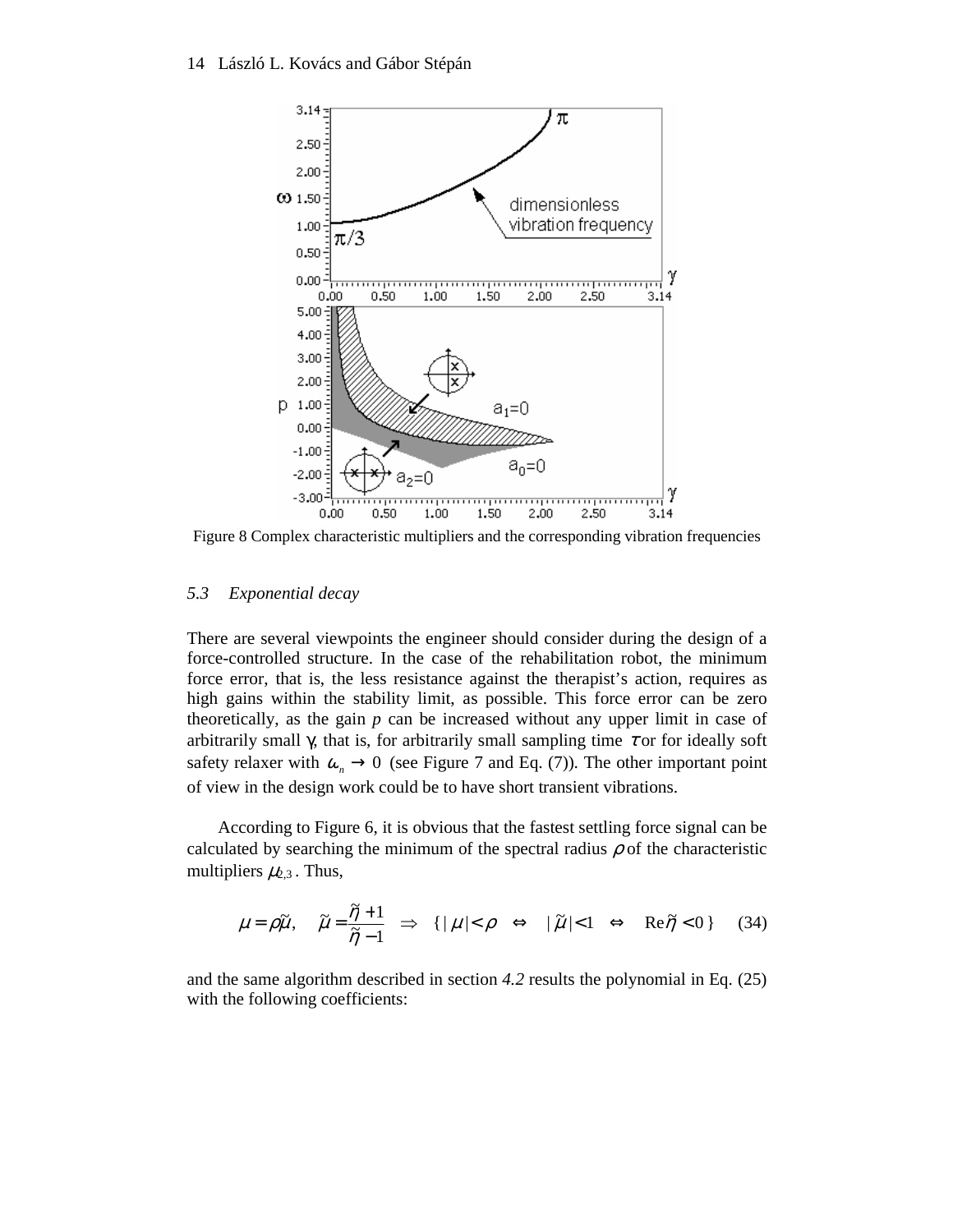$$
\begin{pmatrix} \tilde{a}_2 \\ \tilde{a}_1 \\ \tilde{a}_0 \end{pmatrix} = \begin{pmatrix} 1 & 1 & 1 \\ 2 & 0 & -2 \\ 1 & -1 & 1 \end{pmatrix} \begin{pmatrix} \rho^2 b_2 \\ \rho b_1 \\ b_0 \end{pmatrix} = \begin{pmatrix} \rho^2 + (1 - 2\cos\gamma)\rho + 1 - \cos\gamma + p\sin\gamma \\ 2(\rho^2 - 1 + \cos\gamma - p\sin\gamma) \\ \rho^2 - (1 - 2\cos\gamma)\rho + 1 - \cos\gamma + p\sin\gamma \end{pmatrix} . (35)
$$

When  $\rho$  decreases, the stable domain bordered by  $\tilde{a}_j = 0$ ,  $j = 0,1,2$  shrinks. It shrinks to a point, when the spectral radius is  $\rho = 0$ , i.e., when the characteristic multipliers are  $\mu_{2,3} = 0$ . Thus, the dimensionless gain and frequency providing the shortest transient are obtained from Eq. (28):

$$
\rho = 0 \iff \mu_{2,3} = 0 \qquad \Rightarrow \qquad \gamma = \frac{\pi}{3}, \quad p = -\frac{1}{\sqrt{3}} \tag{36}
$$

Physically, it means that the mapping (17) yields the desired zero force at the F/T transducers in two sampling steps only (deadbeat control). Still, this parameter setting has no practical meaning because of the negativeness of the gain parameter.

#### **6 Real parameter case study**

The physical parameter values of the mechanical model are taken from the real robotic structure:

$$
s_1 = 3.7 \cdot 10^6 \text{ [N/m]} \qquad m_2 = 3 \text{ [kg]} s_2 = 1200 \text{ [N/m]} \qquad \tau = 0.03 \text{ [s]} \qquad (37)
$$

According to the stability limit  $a_1=0$  in Figure 7, the necessary condition for the stiffness is satisfied:

$$
1200 \text{ [N/m]} = s_2 \approx s_e = \frac{s_1 s_2}{s_1 + s_2} < m_2 \frac{\pi^2}{4\tau^2} = 8200 \text{ [N/m]} \tag{38}
$$

Thus, for the control gain, we have the criterion:

$$
0 < k_p < \frac{\omega_n}{s_2 \tan \gamma} = 0.024 \, [\text{s/kg}] \tag{39}
$$

while the force error ratio can be estimated from below by: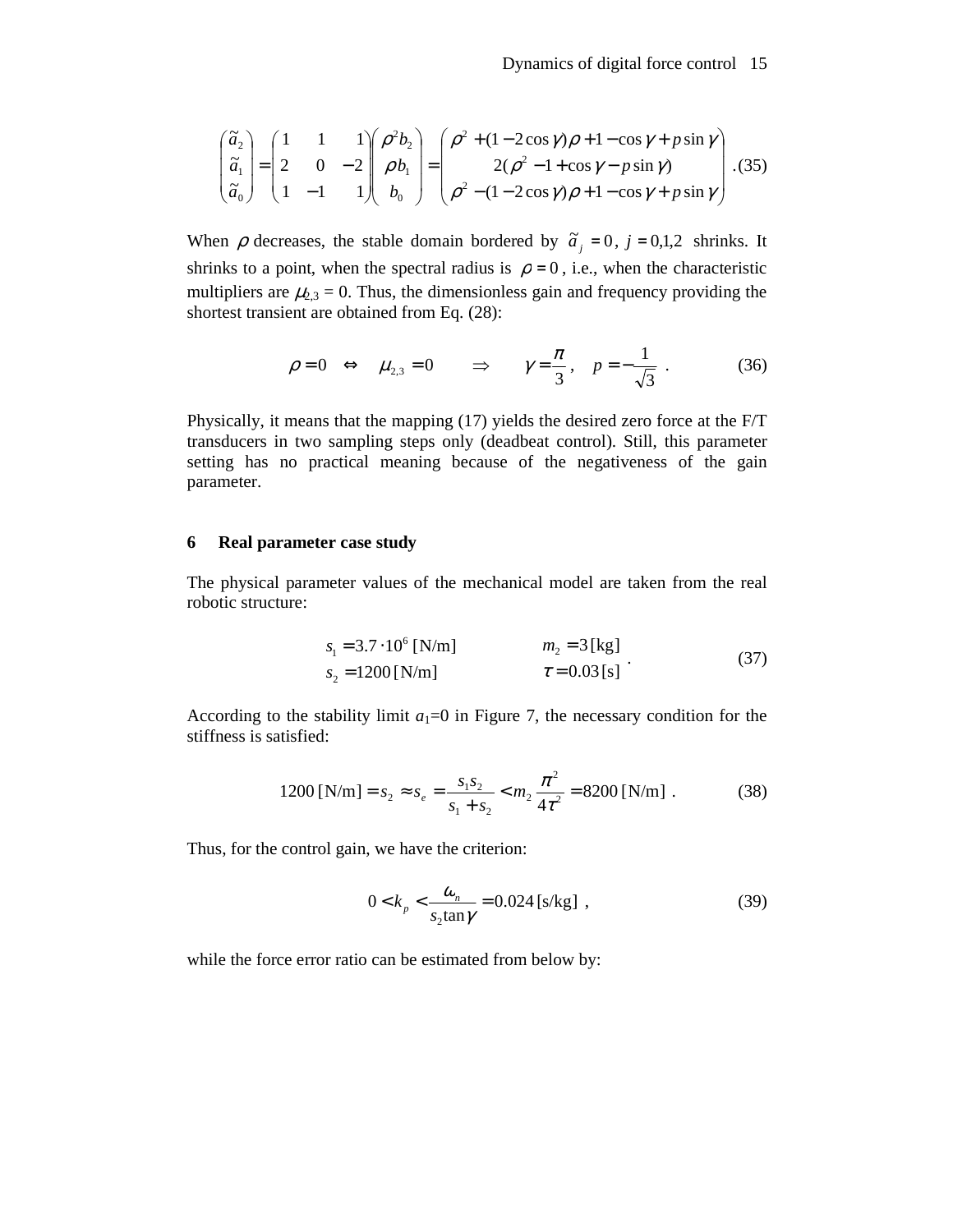$$
\left| \frac{\Delta F}{F_0} \right| > \frac{3\tau}{2k_p m_2 + 3\tau} = 0.4 \tag{40}
$$

Choosing an appropriate control gain  $k_p = 0.01$  according to the criterion (39) and applying the constant force  $F_0 = 5 \text{ [N]}$ , the force error ratio from (7) is  $|\Delta F/F_0|$  = 0.6. The calculated 'resistance' of the robot during teaching-in and also its predicted stability behaviour are confirmed by the simulation results shown in Figure 9. Simulation tool was developed in LabVIEW® for the numerical solution of equations (3) and (4) with  $F(t) \equiv F_0$ .

As the result in Figure 9 shows, the force error tends to  $-0.6F_0 = -3$  [N], and it goes back to zero when the external force disappears. Physically, this means that the physiotherapist tries to accelerate the orthosis and the teaching-in device by 5 [N], but only 2 [N] will actually accelerate the structure, while 3 [N] will act against the resistance of the robotic arm. These values are tolerable compared to the total force  $\hat{F}$  (see Figure 2) up to the range of 100 [N], which accelerates the total arm of the patient.



Figure 9 Numerical simulation results at specified parameters

Figure 10 presents the simulated self excited vibration of the robot at the loss of stability when the same dimensionless frequency  $\gamma = 0.6$  is used as above, but the proportional gain  $k_p$  is just higher than the stability limit in (39). Figure 8 gives the dimensionless frequency  $\omega = 1.239$ , which gives a vibration frequency

$$
f = \omega / (2\pi \tau) = 6.575 \text{ [Hz]}.
$$
 (41)

This corresponds perfectly to the time period  $T = 1/f = 0.152$  [s] of the simulated self-excited oscillation shown in Figure 10.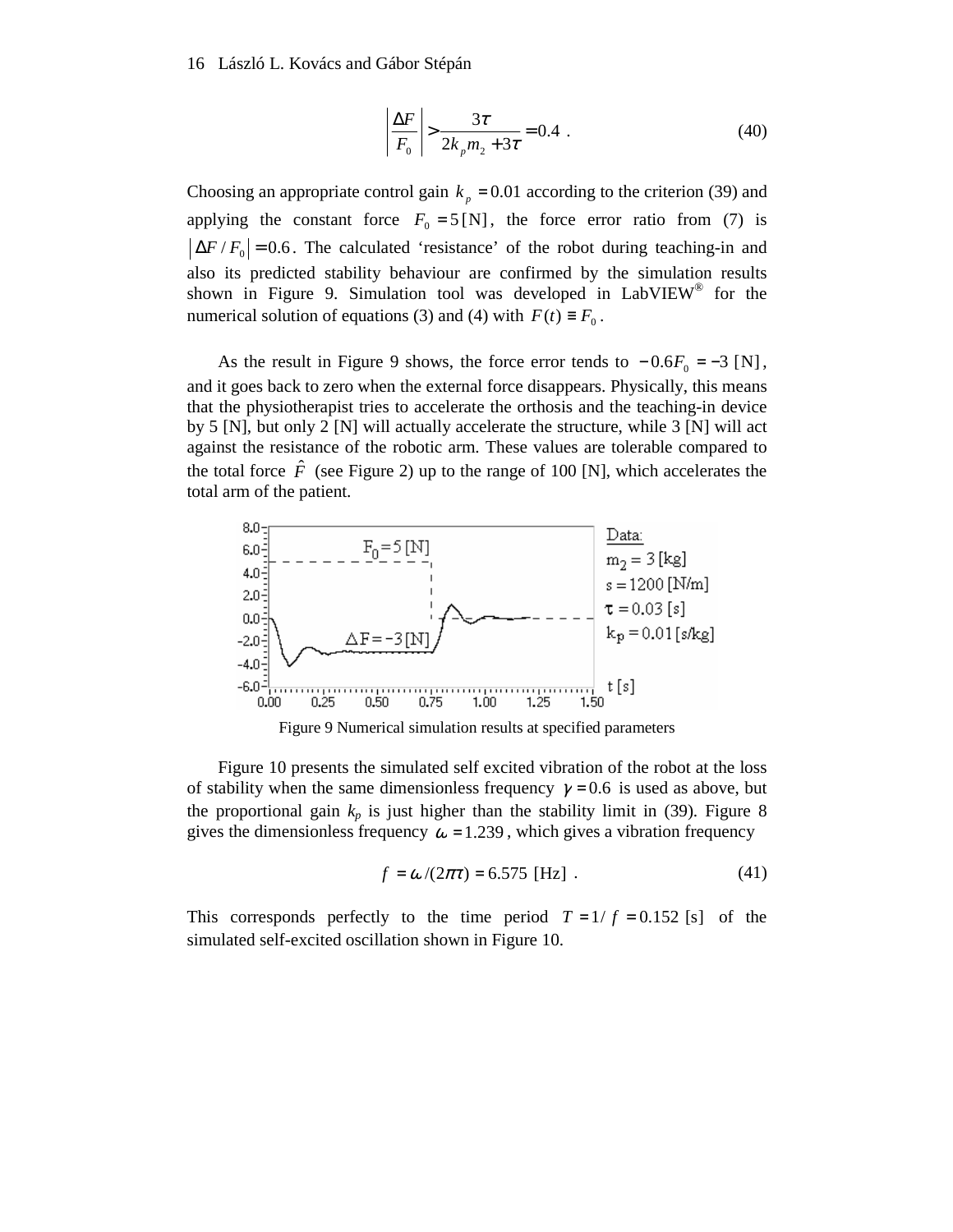

Figure 10 Numerical simulation of the Neimark-Sacker bifurcation

# **7 Conclusions**

This paper described a simplified model for the teaching-in process of standard industrial robots with standard F/T sensors. In compliance with other authors Lange and Hirzinger [18], Dessen, F. and Balchen J.G. [19] it was observed that a low stiffness spring in the teaching-in device makes the control stable. In contrast with other approaches, there is no need here to include new or alter elements in the system as the electromechanical safety relaxer presents very low stiffness.

The results clearly show the strong limitations caused by the relatively low sampling rate of the industrial robot, and the necessity of the delicate design of the mechanical and control parameters to achieve the goal of the REHAROB project – or the goal of any teaching-in method via force control. The results also explain why the robots oscillate with low frequency relative to the sampling frequency of the digital control in case of unstable parameter settings.

Before the control strategy is applied and extended for real industrial ABB robots, we checked the performance of the system by numerical simulation. The numerical results confirmed the predicted stability behaviour and the estimated resistance of the robot during teaching-in via digital force control (see Figure 9 and 10).

Further research is required to extend the technology into 6 DOF, and to implement the control algorithm in RAPID programming environment of ABB industrial robots.

#### **Acknowledgement**

This work was supported by the IST-1999-13109 REHAROB project of the  $5<sup>m</sup>$ Framework Programme of the European Union, and the Hungarian Scientific Research Foundation under grant No. OTKA T030762.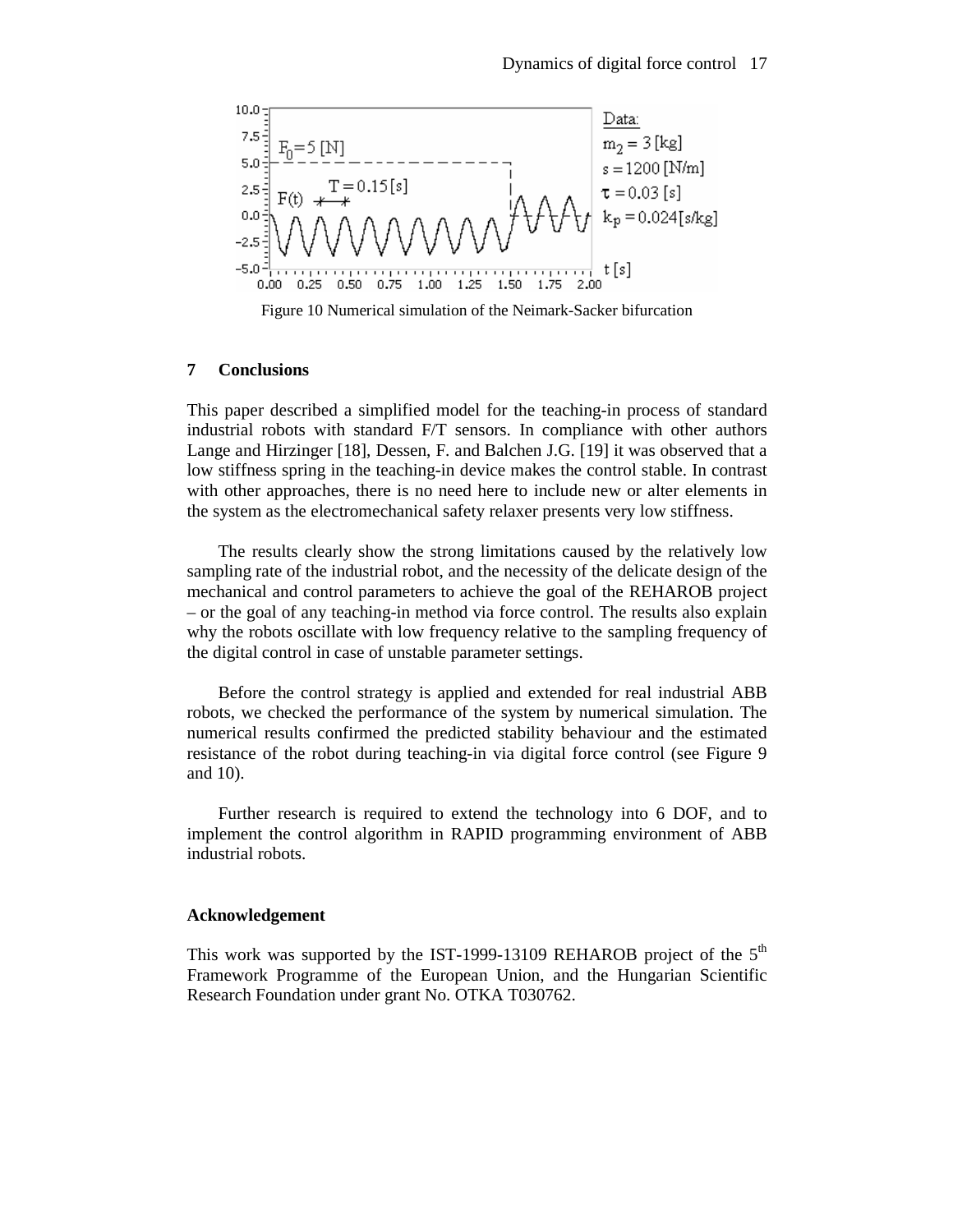#### **References**

- [1] Hogan, N.; Kerbs, H.I.; Charnnarong, J.; Srikrishna, P.; Sharon, A.: MIT-MANUS: a workstation for manual therapy and training II. Proc Teleman Tech –SPIE: Intl Soc Optical Eng, 1833, Nov. 1992.
- [2] Lum, P.S.; Van der Loos, M.; Shor, P.; Burgar, C.G.: A robotic system for upper limb exercises to promote recovery of motor function following stroke, ICORR'99, pp235-239, 1999.
- [3] Ramathan, R.; Stroud, S.; Alexander, M. (1995) Powered orthosis project forum, ASEL Technical Report #ROB9405, Applied Science & Engineering Laboratories, University of Delaware/A.I. duPont Institute, 1600 Rockland Rd., P.O. Box 269, Wilmington DE 19803.
- [4] Interactive Motion Technologies Inc., 56 Highland Avenue, Cambridge, Mass. 02139, US http://interactive-motion.com
- [5] Hogan, N.; Kerbs, H.I.; Sharon, A; Charnnarong, J.: U.S. Patent 5,466,213; Massachusetts Institute of Technology, 1995.
- [6] Harwin, W.S.: Design of an active arm support for assisting arm movements, Advances in manufacturing: decision, control and information technology / [edited by] S.G. Tzafestas, Selected papers from the  $3<sup>rd</sup>$ European Robotics, Intelligent Systems and Control Conference (EURISCON'98), Athens, Greece, June 22-25, 1998, Springer-Verlag, p. 233-244.
- [7] Harwin, W.S.: Analysis of force-reflecting telerobotic systems for rehabilitation applications, Proceedings of the  $1<sup>st</sup>$  European Conference on Disability, Virtual Reality and Associated Technologies pp 171-178, ISBN 07049 1140X (1996).
- [8] Johnson, G.R.; Valeggi, R.; Parrini, G.; et al.: MULOS A new motorized upper limb orthoic system. Proceeding of the  $9<sup>th</sup>$  Word Congress, International Society of Prosthetics and Orthotics, Amsterdam, June 28 – July 3 1998, p639.
- [9] Raibert, M. H.; Craig, J.J.: Hybrid position force control for computer controlled manipulators. ASME J. Dynamics Systems, Measurement and Control 102 (1981), 125-133.
- [10] Craig, J.J.: Introduction to robotics mechanics and control. Addison-Wisley, Reading 1986.
- [11] Whitney, D.E.; Force feedback control of manipulator fine motions, ASME Journal of Dynamics Systems, Measurement and Control 98, 1977, pp.91- 97.
- [12] Whitney. D.E.: Historical perspective and state of the art in robot force control, International Journal of Robotics Research 6, 1985, pp.3-17.
- [13] Stépán, G.; Haller, G.: Quasiperiodic Oscillations in Robot Dynamics, Nonlinear Dynamics*,* vol. 8 (1995), pp. 513-528.